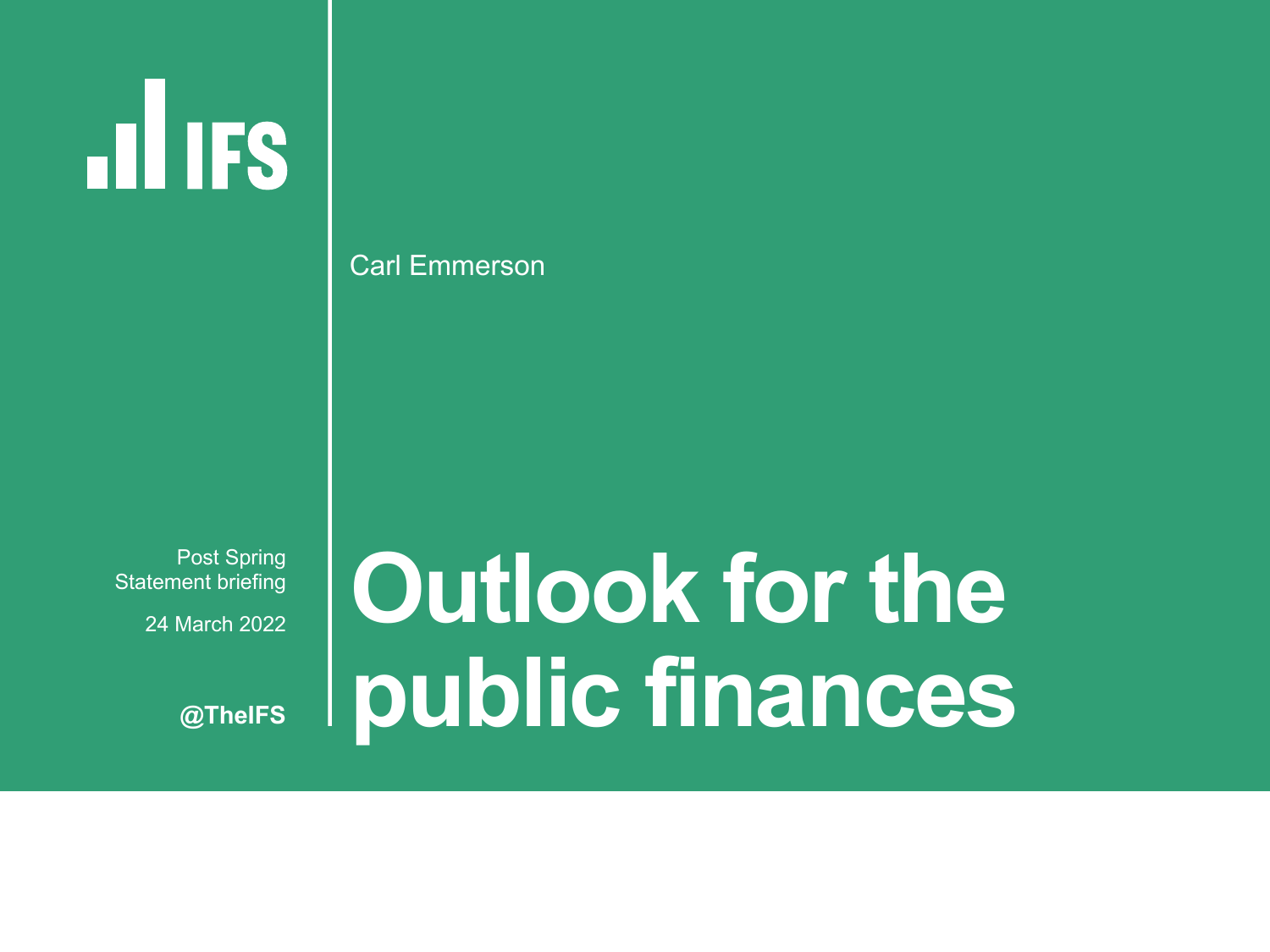### **2022–23: giveaways despite a weaker position**



**JULIES** 

Sources: Office for Budget Responsibility, Economic and Fiscal Outlook, March 2022, and IFS calculations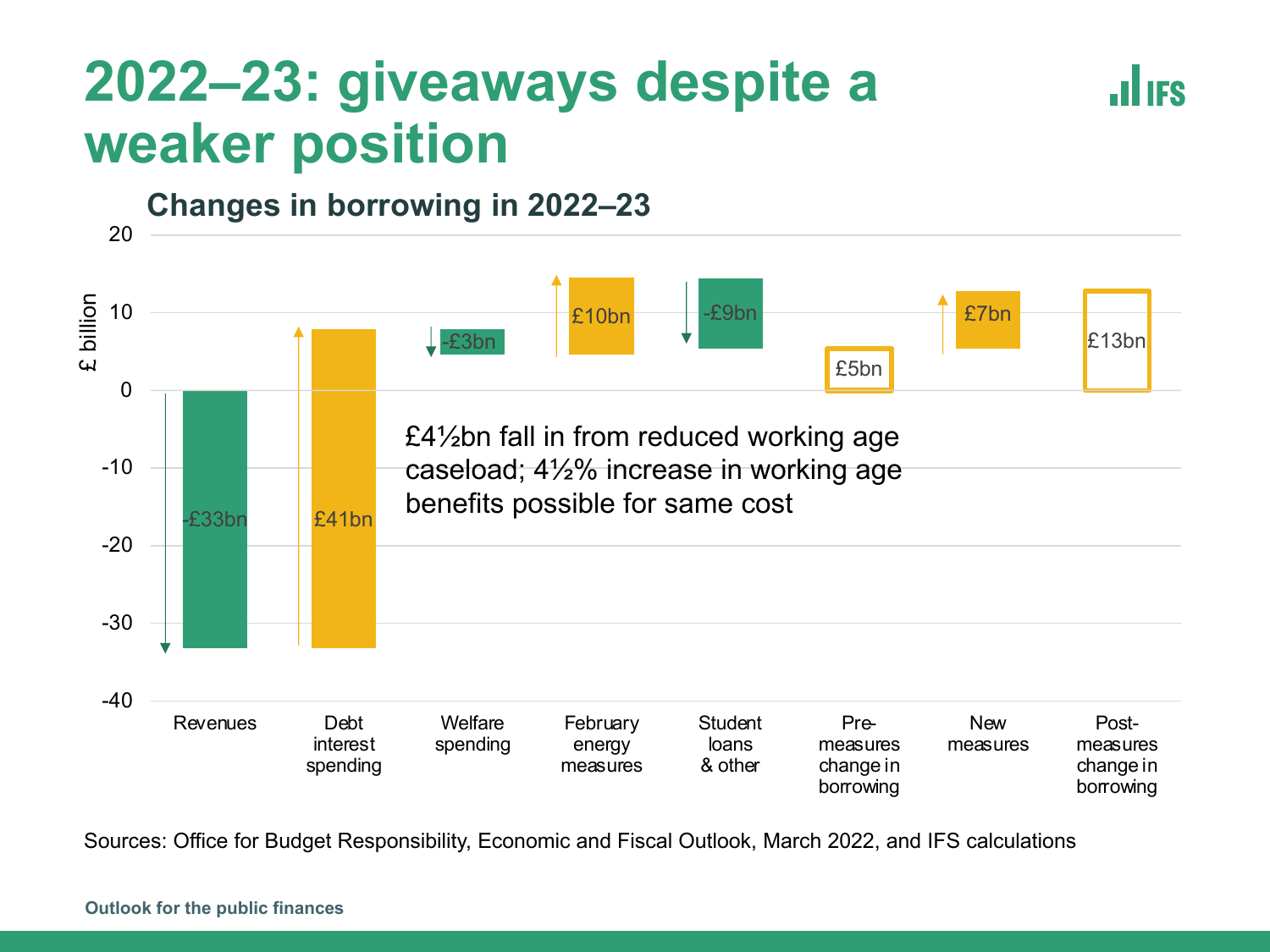### **Big spike in debt interest spending**



 $4%$ Per cent of national income Per cent of national income **March 2022**3% 2% 1% **October 2021** 0% ନ<br>ମ –54 –<br>1<br>1 –64 –69 –74 –79<br>– –84 ခု न<br>न ခု –04 ၉<br>၁  $\frac{4}{1}$ –<br>၂ –24 1948 1953 1958 1963 1968 1973 1978 1983 1988 1993 1998 2003 2008 2013 2018 2023

Notes: Central government debt interest, net of income from the APF shown (ONS series NMFX + MU74). Source: Office for Budget Responsibility, Economic and Fiscal Outlook, March 2022.

**Outlook for the public finances**

5%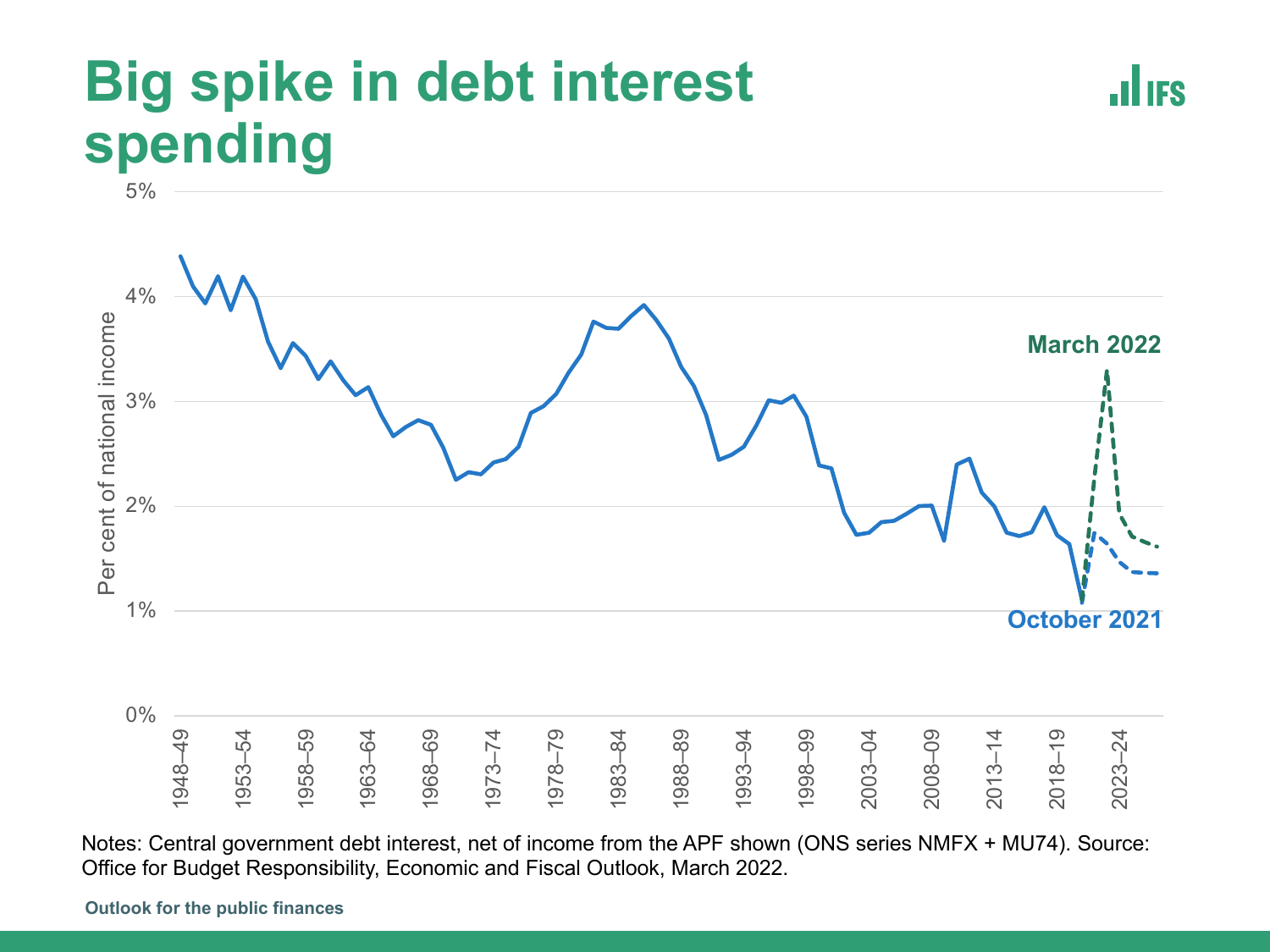### **Medium-term: modest improvement JULIES half spent on tax cuts**



Sources: Office for Budget Responsibility, Economic and Fiscal Outlook, March 2022, and IFS calculations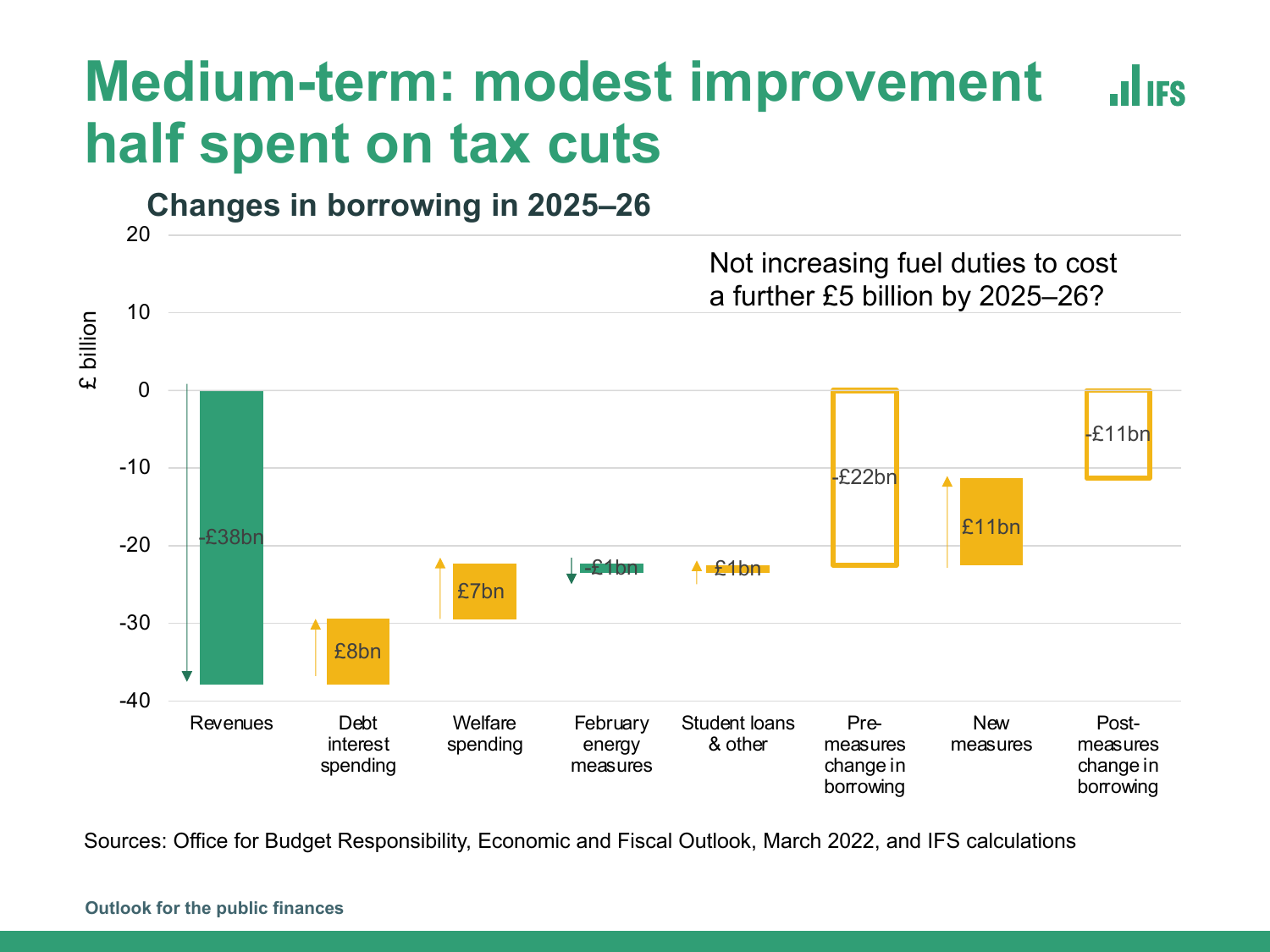## **Tax burden rising sharply, and higher than forecast in October**



**.ILIFS** 

Source: OBR public finances databank, February 2022 and March 2022.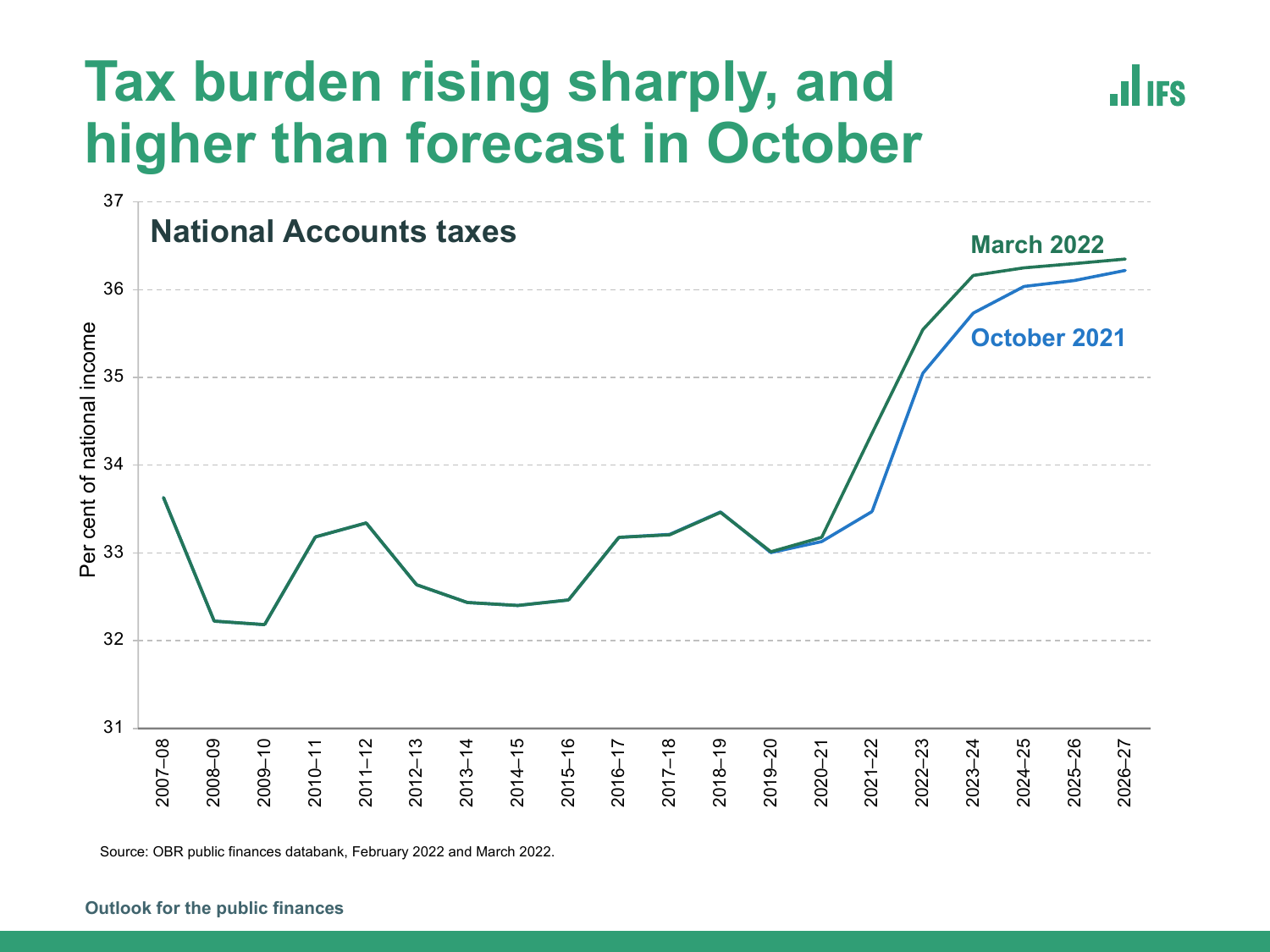### **Forecast impact of tax policies JULIES**



Source: IFS analysis using OBR Policy measures database (Dec 2021), historical GDP forecasts from OBR Historical official forecasts database (Oct 2021), and OBR Economic and fiscal outlook (March 2022).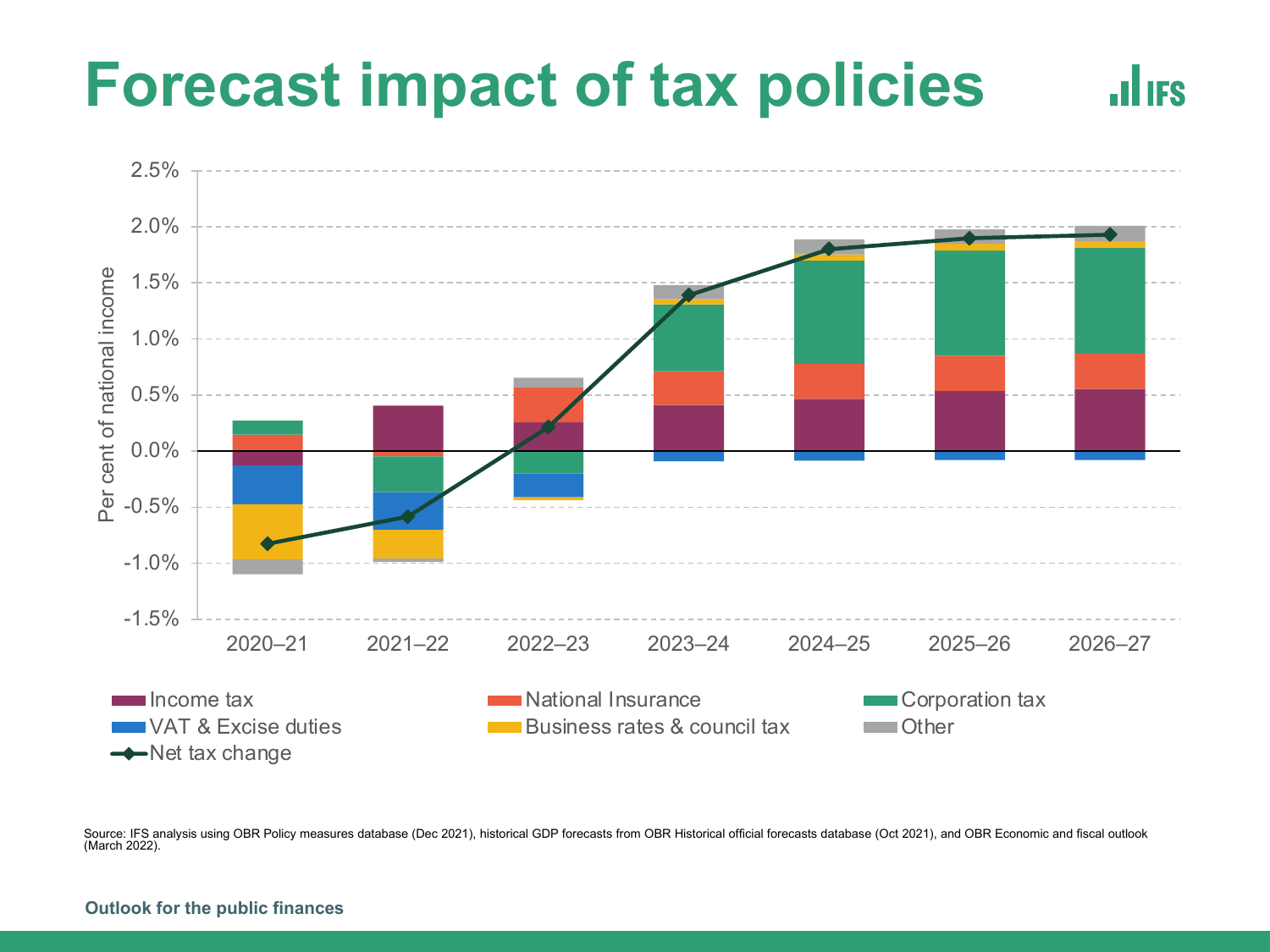### **Total permanent tax measures announced while in office**



**IIES** 

Source: IFS analysis using OBR Policy measures database (Dec 2021), historical GDP forecasts from OBR Historical official forecasts database (Oct 2021), and OBR Economic and fiscal outlook (March 2022).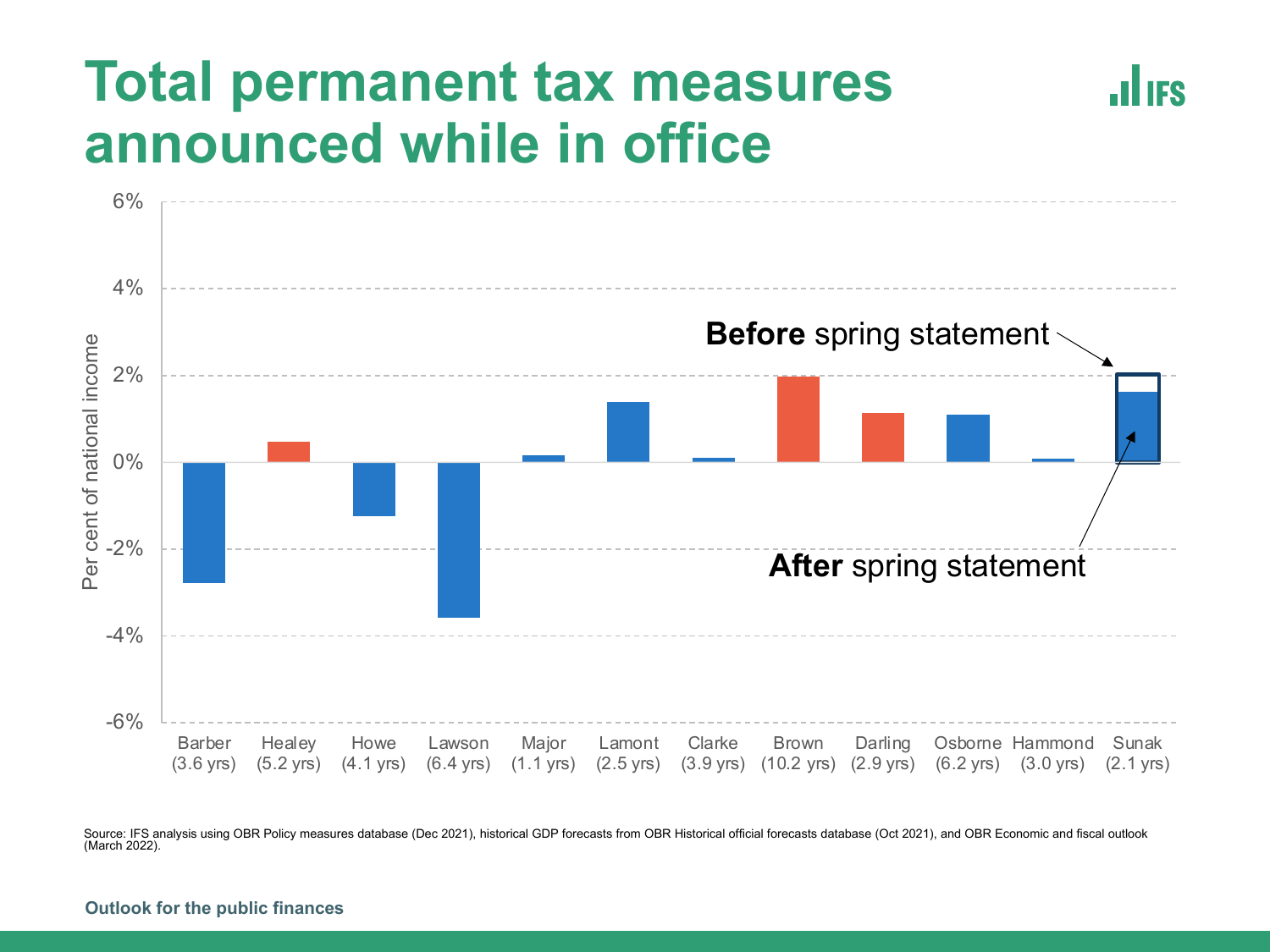# **Change in tax burden**





Source: IFS analysis using OBR Policy measures database (Dec 2021), historical GDP forecasts from OBR Historical official forecasts database (Oct 2021), and OBR Economic and fiscal outlook (March 2022).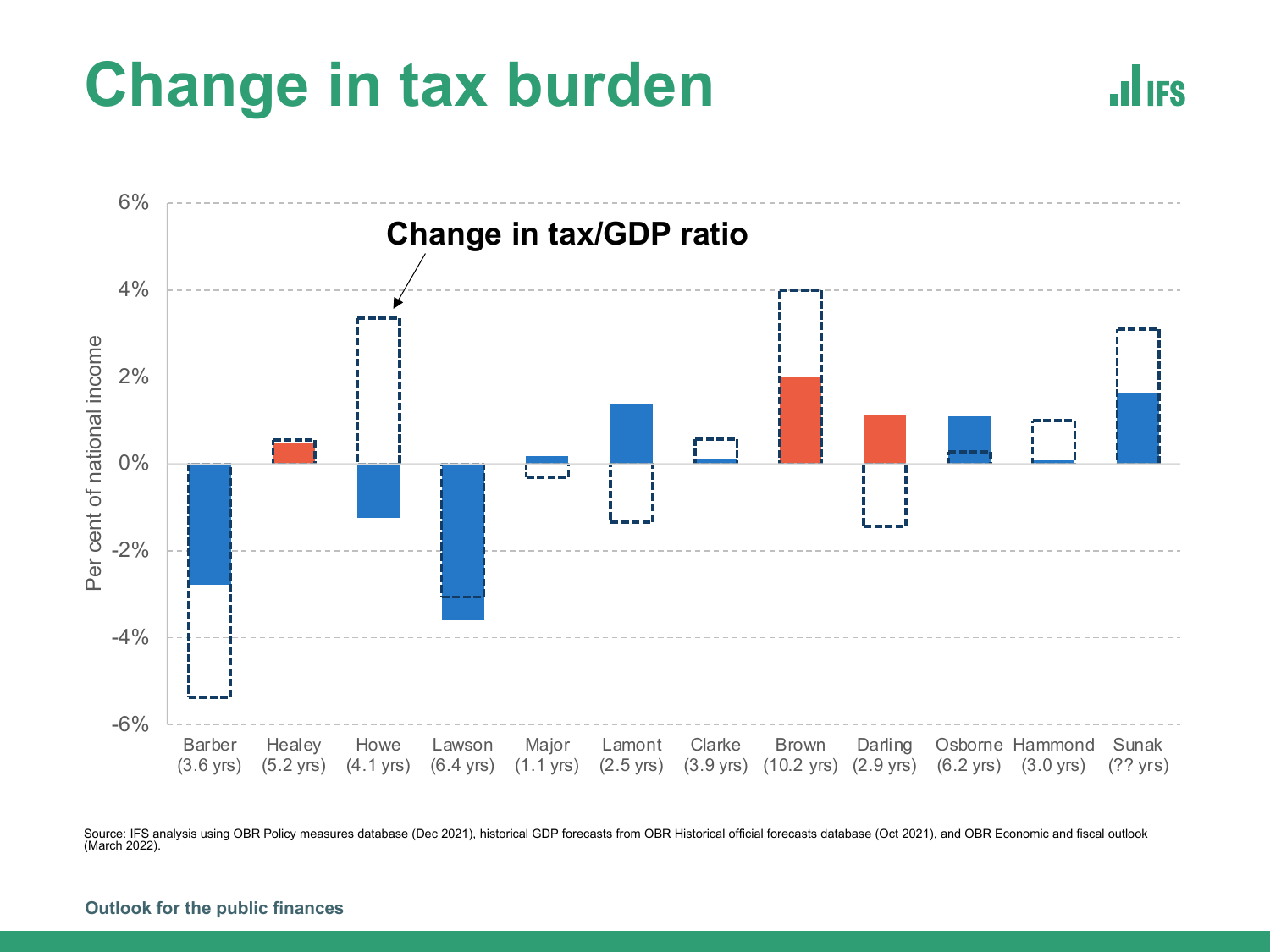### **Headroom on current budget target slightly increased**



**JULIES** 

Source: OBR public finances databank, February 2022 and March 2022.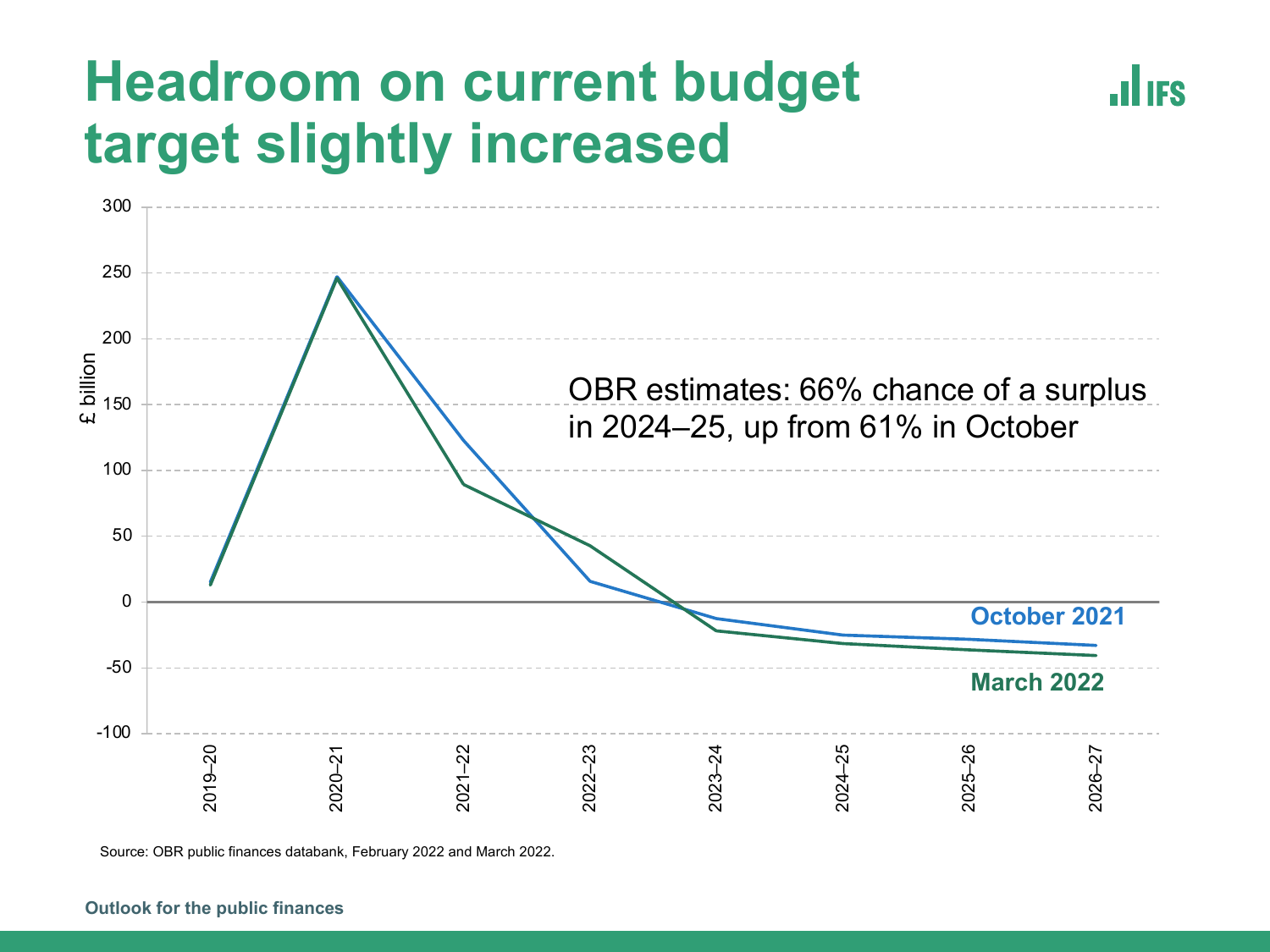### **Debt reduced by lower borrowing .ILIES and higher GDP**



Note: Debt excluding the Bank of England shown.

Source: OBR public finances databank, February 2022 and March 2022.